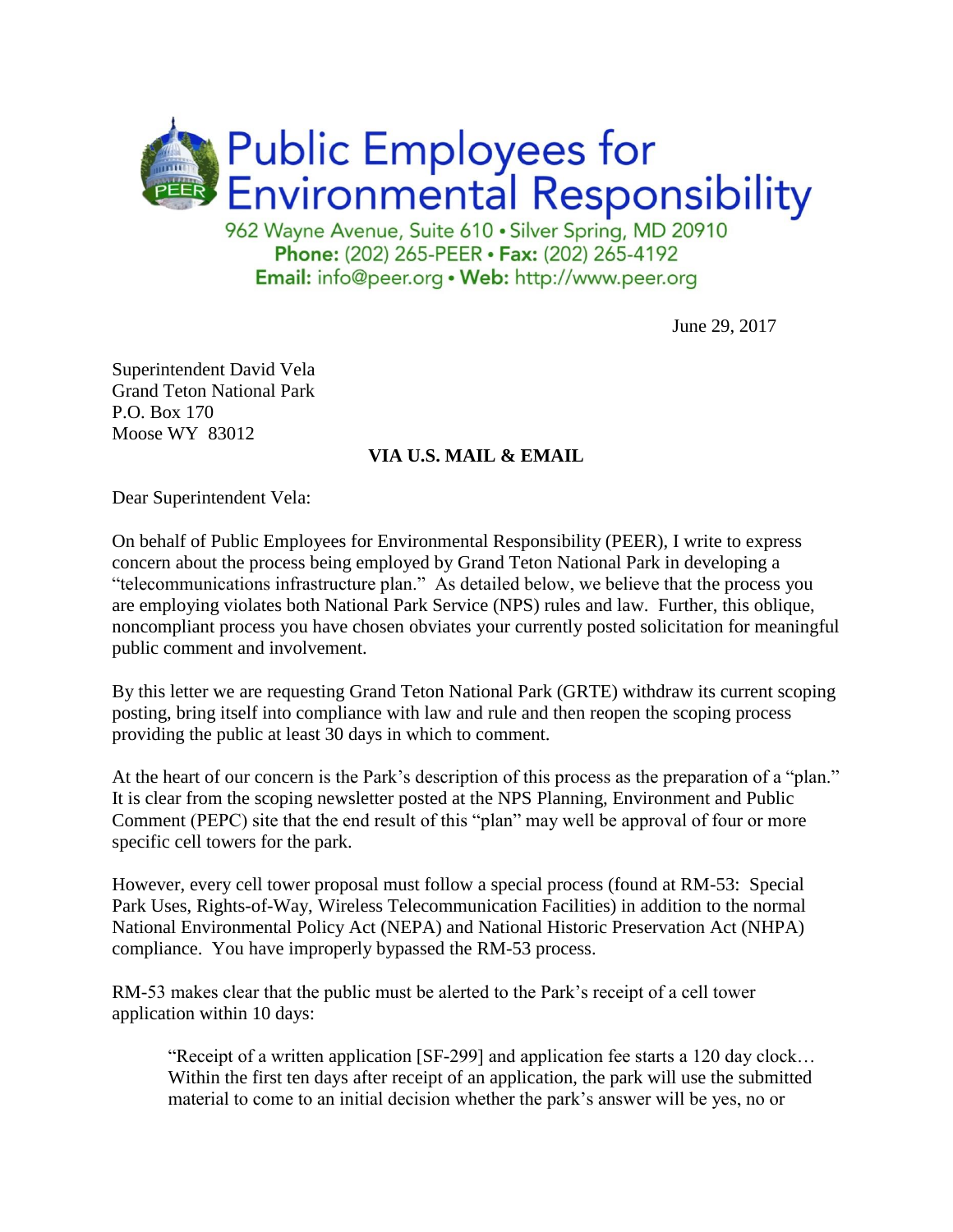maybe…" [See Appendix 5, Exhibit 6, Page A5-50]. Following a 'yes' or 'maybe' decision by the Park, and "no later than 10 days after receipt of the application, the park will... mail notice to the park's list of potential interested parties advising of receipt of application, if the park has developed such a list, or by posting a notice of receipt of application for a WTF site in a newspaper of general circulation in the affected area and/or in the nearest metropolitan area newspaper. The purpose of the notice is [in part] to… promote public and local governmental participation…"

GRTE has been receiving SF-299 applications since 2013 without providing any notice to the public. In April 2015, you received the combined SF-299 application that "initiated this planning process" but only now (more than two years later) are you alerting the public to its existence.

Even then, you are state in the "scoping" newsletter that this application is now pending, but you have not posted the actual application so that the public can learn the details.

A complete SF-299 is full of "fundamental" information, including:

- Full description of the requested land or facility use in the park, including proposed number of sites, types of sites, equipment and antennas (including structures) to be located at each site, required new (or modification of existing) electrical and telephone service for each site, location of the sites in the park, and existing or proposed roads to be used for access to the proposed site.
- Maps showing the "before" and "after" service levels and signal strength for the proposed WTF site(s).
- Maps showing all other WTF sites and their coverage operated by the applicant up to a 15 mile radius (or other distance determined appropriate by the superintendent).
- Propagation maps from the applicant showing its proposed buildout of sites within a 15 mile radius of the proposed site within the next five years (or other distance or time frame determined appropriate by the superintendent).
- For each proposed site, a schematic site plan and elevations showing the equipment and antennas to be installed, including supporting structures, connections to telephone and electrical service, and how the applicant will access the site for construction… and ongoing maintenance.
- $\bullet$  A realistic photo-simulation acceptable to the park depicting what the proposed WTF(s) and access, if applicable, would look like after installation.

[For the rest of the information required in an SF-299, see Appendix 5, Exhibit 6, Page A5- 48 and A5-49]